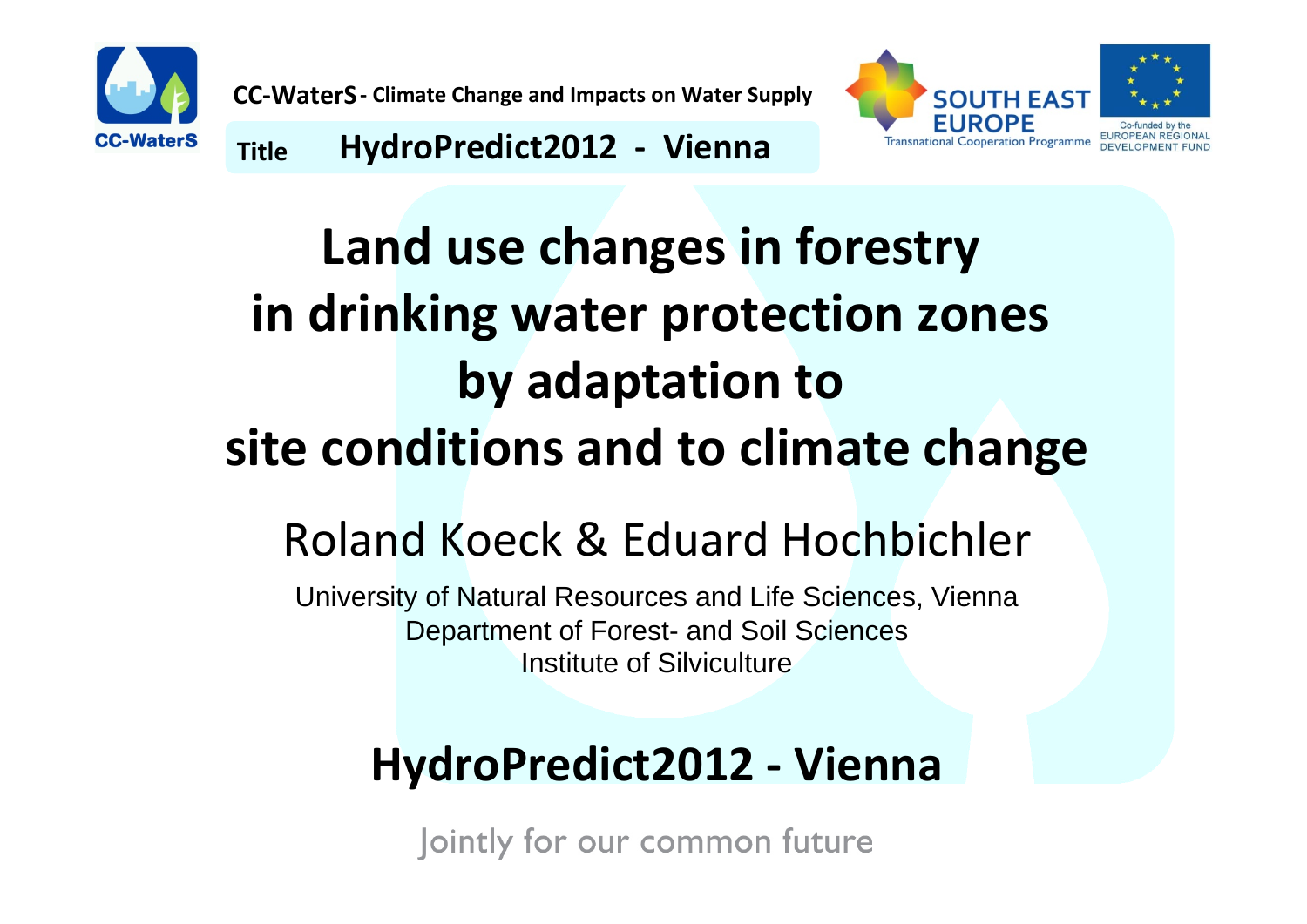



#### **Introduction - Content**

- + Forestry is the predominant land use category within several drinking water protected zones
- + Traditional forestry in Austria focused during the last century on timber yield and on fostering of conifer tree species
- + In current times: Application of forest management concepts with the overall aim of drinking source water protection arises
- + The implementation of those creates land use changes (forestry)
- + Climate change also will provoke changes in land use category forestry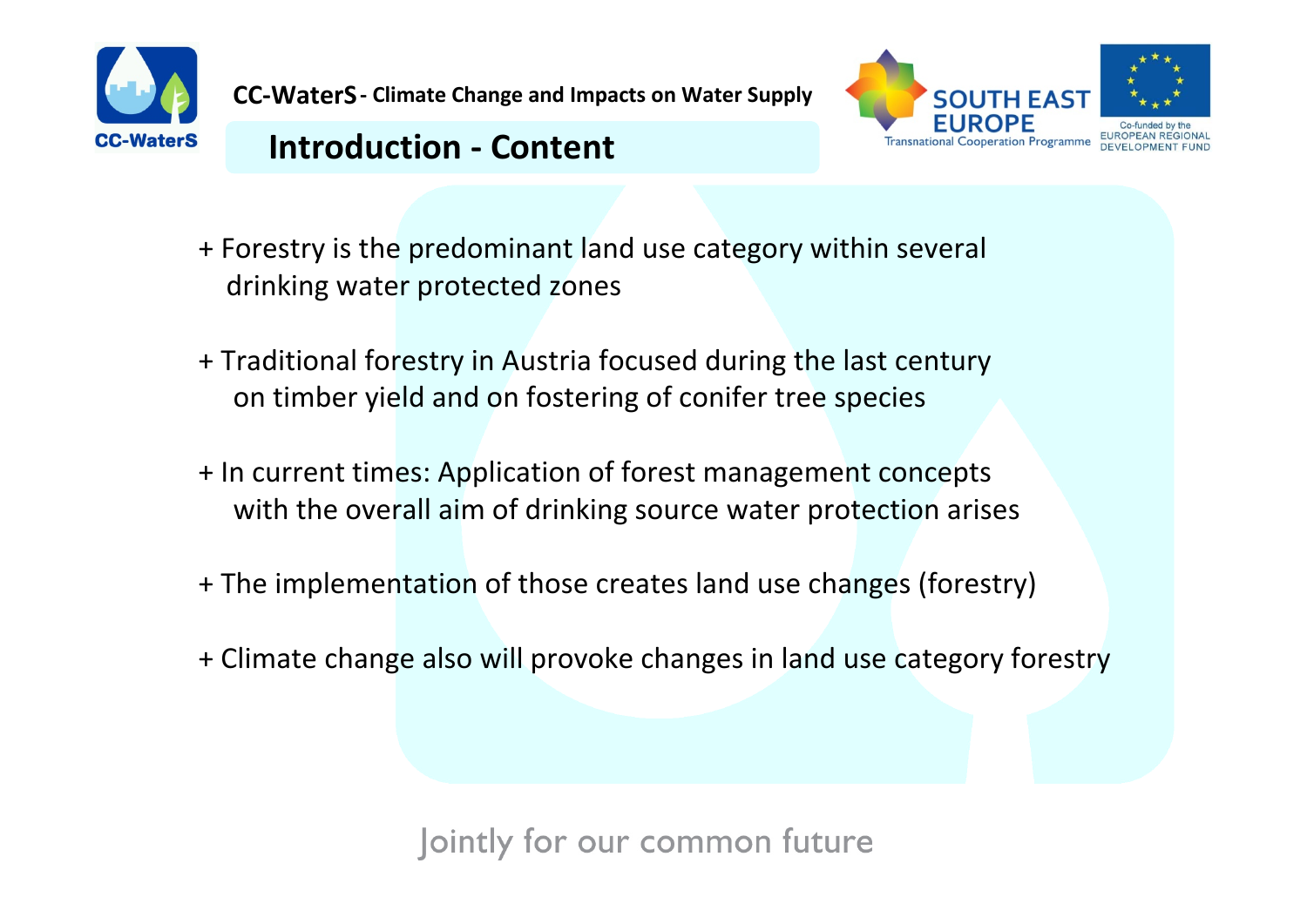



**Title CC‐WaterS: Risk reduction for water supply**

- + The reduction of the risks for water supply systems by application of adequate management systems was the main goal of the CC-WaterS project
- + Hence the target drinking source water protection under climate change was the focus of research
- + Best practices for the land use category forestry formed one crucial part to accomplish this task
- + Insights from two drinking water protected zones are given as examples in order to outline related aspects
- + Adaptive management concepts in the field of forestry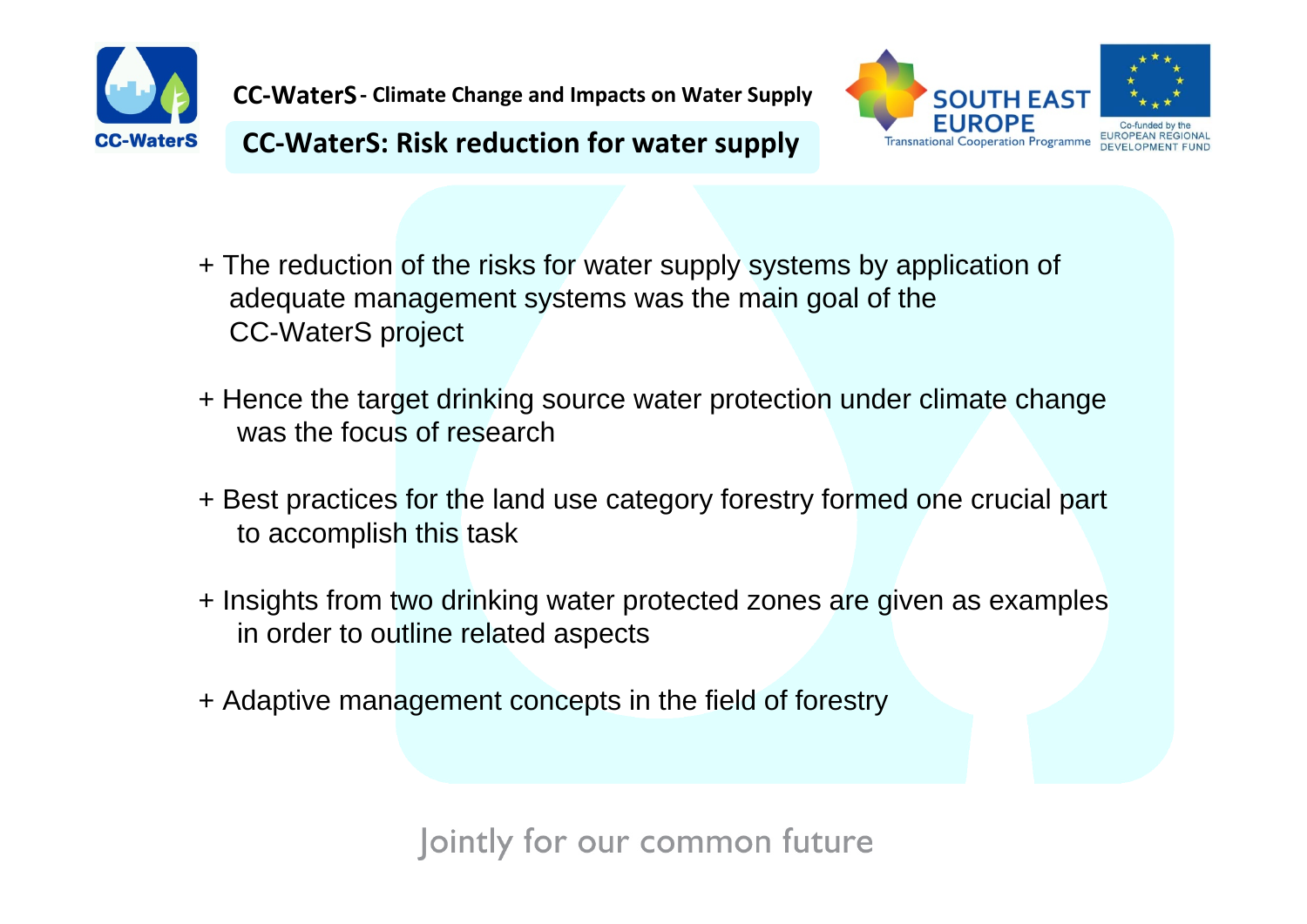

#### **Orientation to the Purpose**



- + The most important basis: A legally decreed drinking water protected zone
- + This defines the purpose for all land use activities, also for forestry:

‐‐‐ integral drinking source water protection ‐‐‐

- + The drinking water protected areas of the city of Vienna and the city of Waidhofen/Ybbs were used as examples
- + Water supply for: Vienna 1,800,000 people Waidhofen/Ybbs 25,000 people
- + Vienna has a legally decreed water protection zone (945 km<sup>2</sup>), in Waidhofen it is about being decreed (10 km<sup>2</sup>)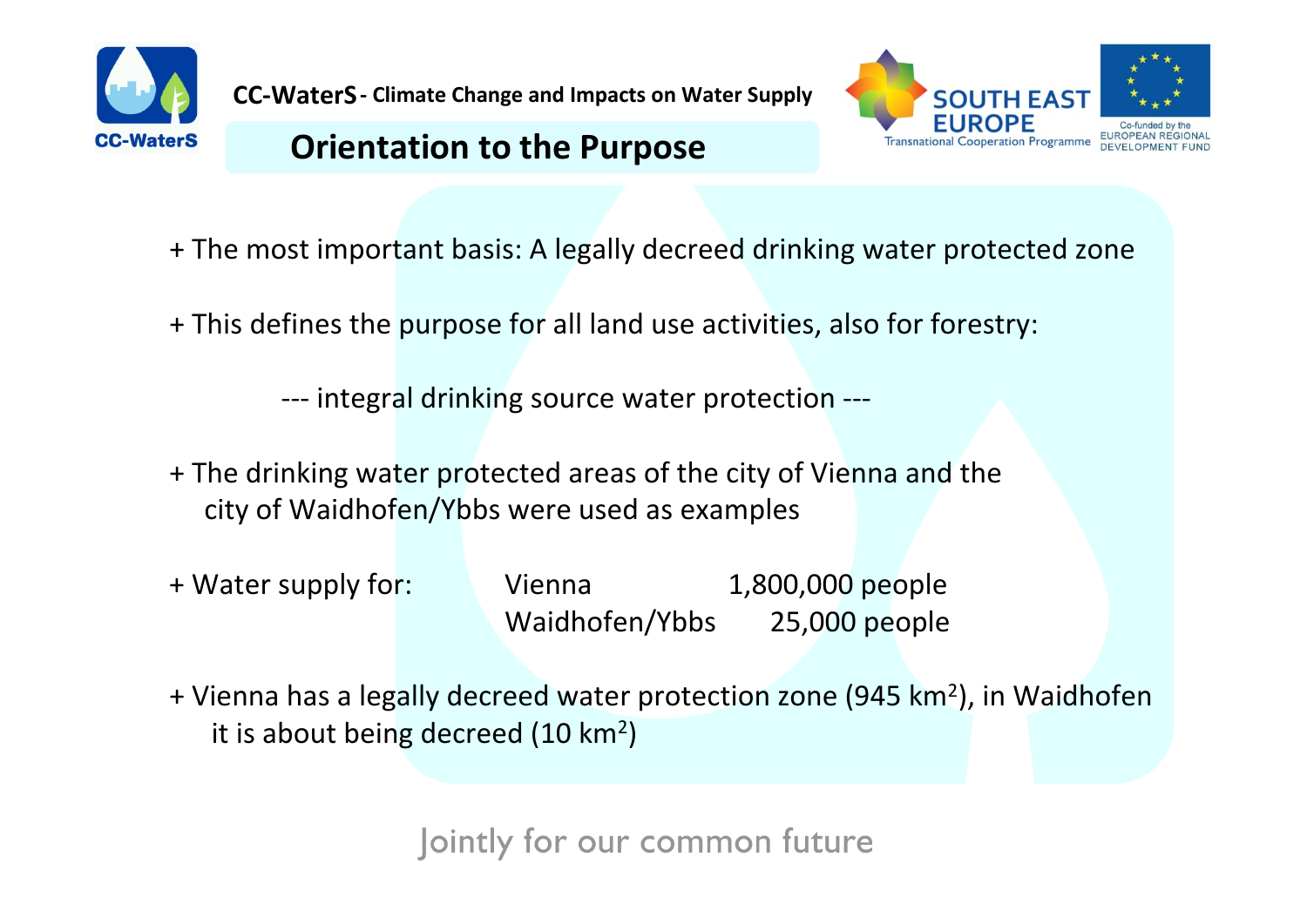

## **Land** use category forestry



- <sup>+</sup>Forestry generally does not involve the use of pesticides or fertilizers
- + Hence it was seen as unproblematic for drinking water protection
- + However: Water quality problems in forested catchments were reported after clear‐cuts or large wind‐throw events
- + Stability of forest ecosystems in terms of resistance and resilience is important for water protection purposes
- + Only <sup>a</sup> low disturbance regime in forests can guarantee stable soil and humus layers
- + Those are crucial for the provision of high quality drinking water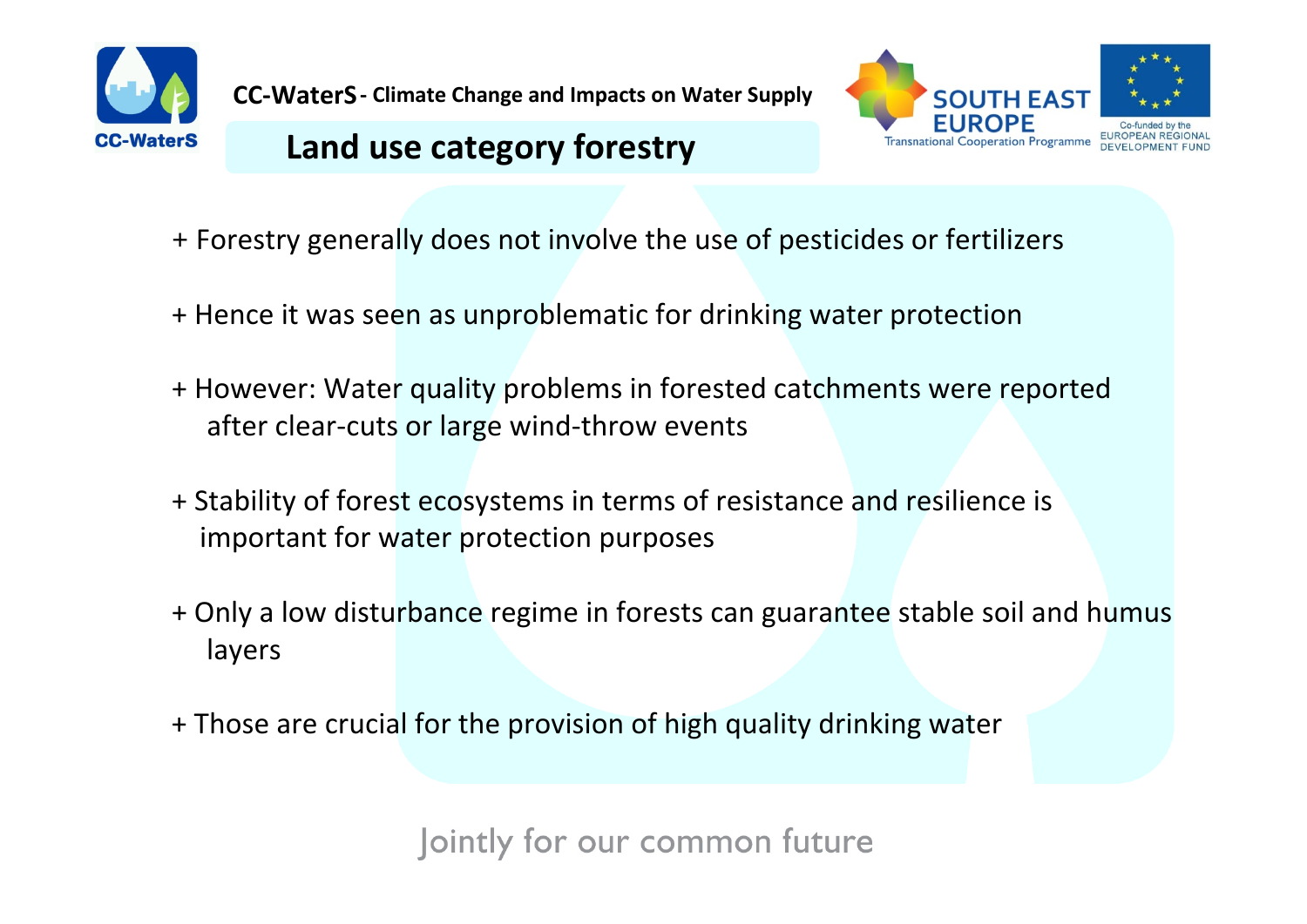



## **Forestry: History and actual situation**

- + In the European Karstic Alps: homogeneous Norway spruce plantations on several different and contrasting forest sites
- + These homogeneous forest stands are instable
- + Improvement of forest stability, if forest stands are adapted to the specific forest site conditions
- + This can be achieved by the orientation of tree species distribution to the potential natural vegetation (PNV)
- + The Forest Hydrotope Model (FoHyM) stratifies water protected areas into operational units for forest management, based on the PNV
- + FoHyM includes all relevant information layers like geology, soil type, humus form, elevation above sea level or exposition of a forest site.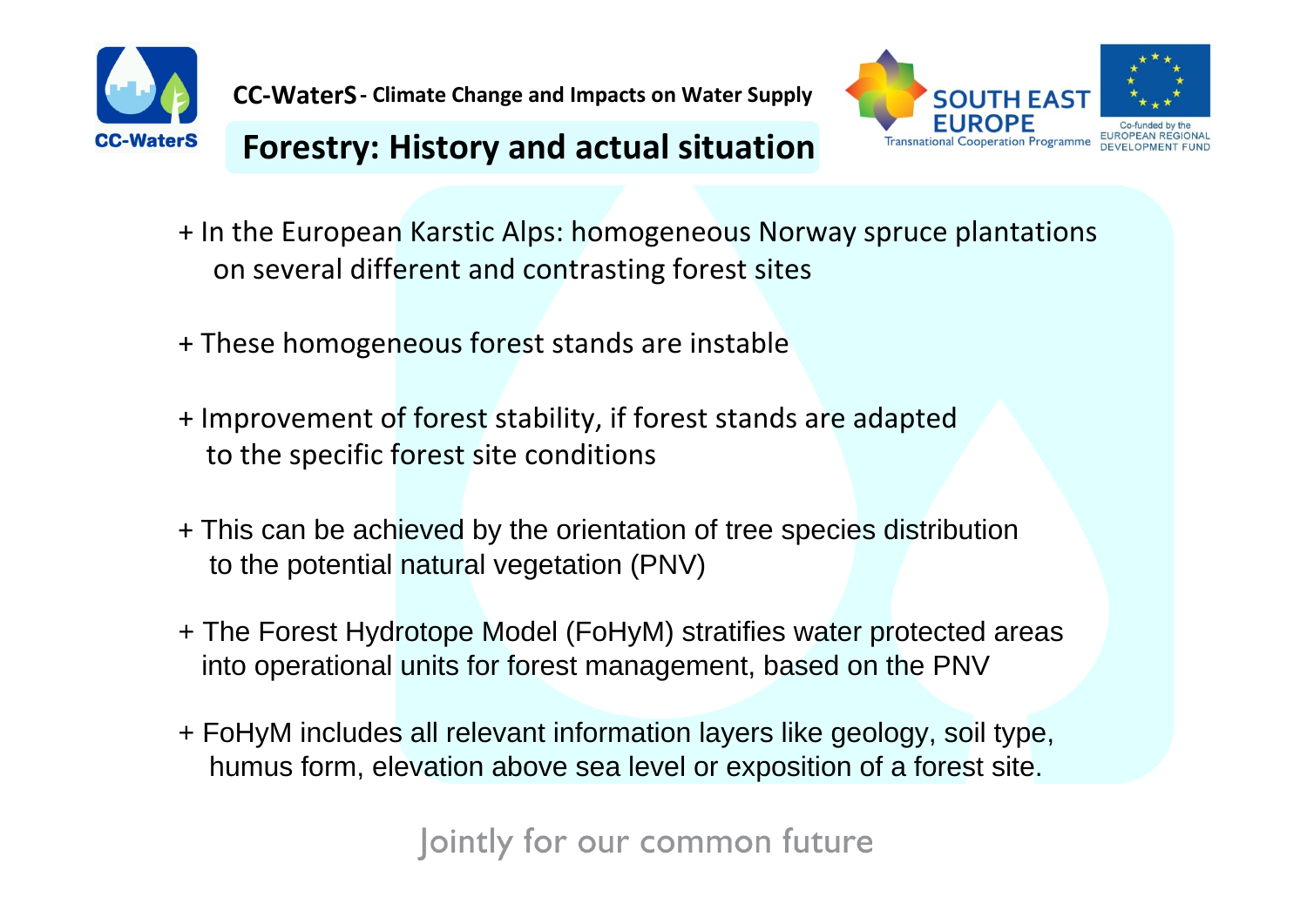

#### **r** common future



Potences for the data hase of the Forest Hudratone May numeroces to the one and control of the subalpine und alpine Vegetation<br>des Raxplateaus, Vegetationskarte, NO. MA 31, Wien.<br>Gatterbauer, W., (1998). Bericht zur forstlichen Standortskartierung um Residentische Golienterischer Premierenseitung alternativering<br>Goldenseitungsder der Stadt Wen, NO. MA 49. Wenner<br>Goldenseitungsder der Stadt Wen, NO. MA 49. Wenner<br>Koock, R. Magagna. B., Hochbielter, E., (2007). KATER standurteskarinerung im Keiver Kax, Porsververslung rasswurd<br>der Quellenschultzwälder der Stadt Wien, NO. MA 49, Wien.<br>Koeck, R., Mtwivcka, A., Weidinger, R., (2002). Beircht zur torstlichen<br>Standortskartierung im Revier H .<br>Koeck, R., Anninger, R., Weidinger, H., (2003). Karte zur forstlichen<br>Standortskartierung im Revier Oberhof, Forstverwaltung Nasswald de Quellenschutzwälder der Stadt Wien, NO. MA 49. Wien Standard Maringer, R., Weldinger, H., (2004). Karte zur forstlichen<br>Standartskartierung im Revier Preintal. Forstverwaltung Nasswald<br>der Quellenschutzwälder der Stadt Wien, NÖ. MA 49. Wien.

Project CC-WaterS:

February 2010

Institute of Silviculture

Group: WP 5 - Land Use category Forestry

GIS-Concept & Realization: Roland Koeck

0

Department of Forest- and Soil Sciences

Roland Koeck & Eduard Hochbichler

University of Natural Resources and

Applied Life Sciences, Vienna

Land Use Map: **COUTH EAST CONTINUES Actual Forest Hydrotopes 2010<br>
Water Protection Zone "Nasswald"** 

#### **DWP City of Vienna**

Legend Nasswald: Forest-Hydrotopes (inc. Nr.) Black Pine-Forest on rocks (101)



Acronyms:<br>Bp = Black Pine Sp = Spruce<br>Fi = Silver Fir Be - Beech Li = Lime<br>La = Larch<br>Ma = Maple Dp = Dwarf Pine<br>HM = high monta  $SA = subaloline$ ih = intensive humid hu = humid<br>mh = moderate humid md = moderate dry

 $1:17.000$ 



#### **Adaptive towards site conditions**

4 Kilometers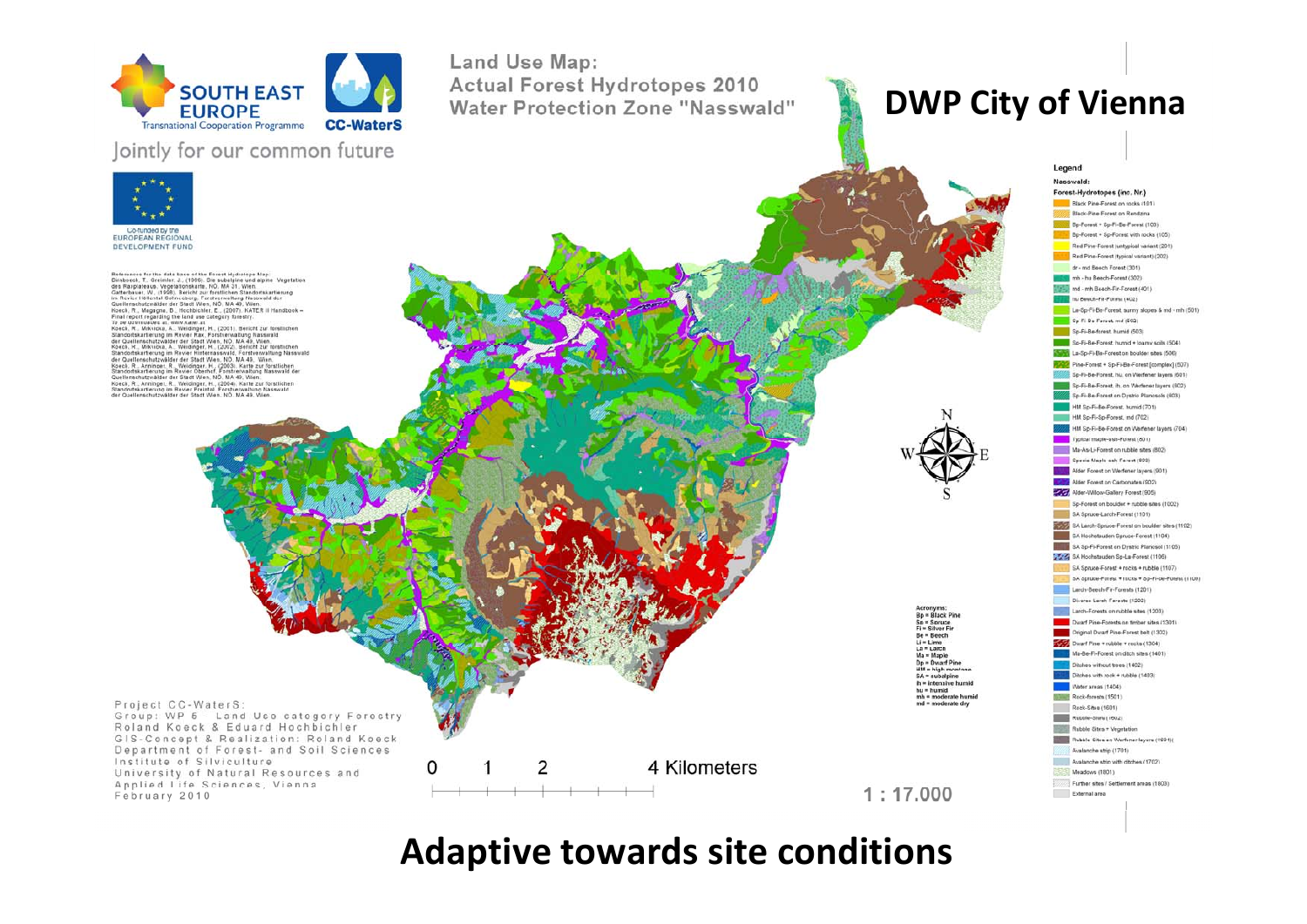

**Adaptive towards site conditions**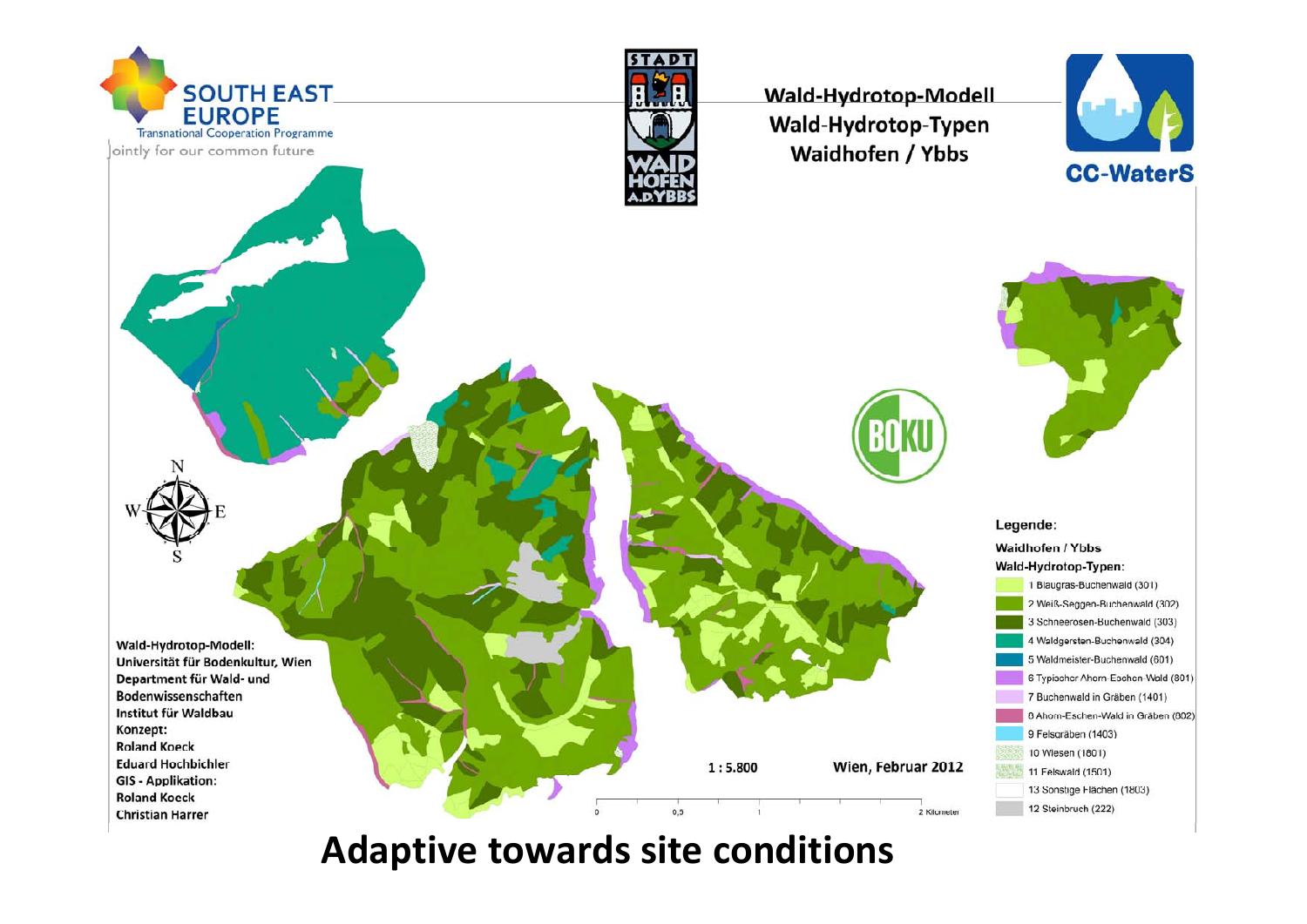



#### **TitleAdaptive towards site conditions**

+ Adaptation towards site conditions involves <sup>a</sup> higher degree of biodiversity:

Instead of only:

High diversity: Norway spruce **European beech, Silver fir, Norway spruce,** Sycamore maple, European larch, Oak species, rowan berry, elm species, yew, etc.

+ This is crucial, hence the FoHyM stratification is <sup>a</sup> basic requirement

- + The higher diversity of tree species supports forest stand stability
- + Together with best practices (e.g. prevention of clear‐cuts, focus on continuous cover forest systems) ‐

>>> source water protection can be achieved <<<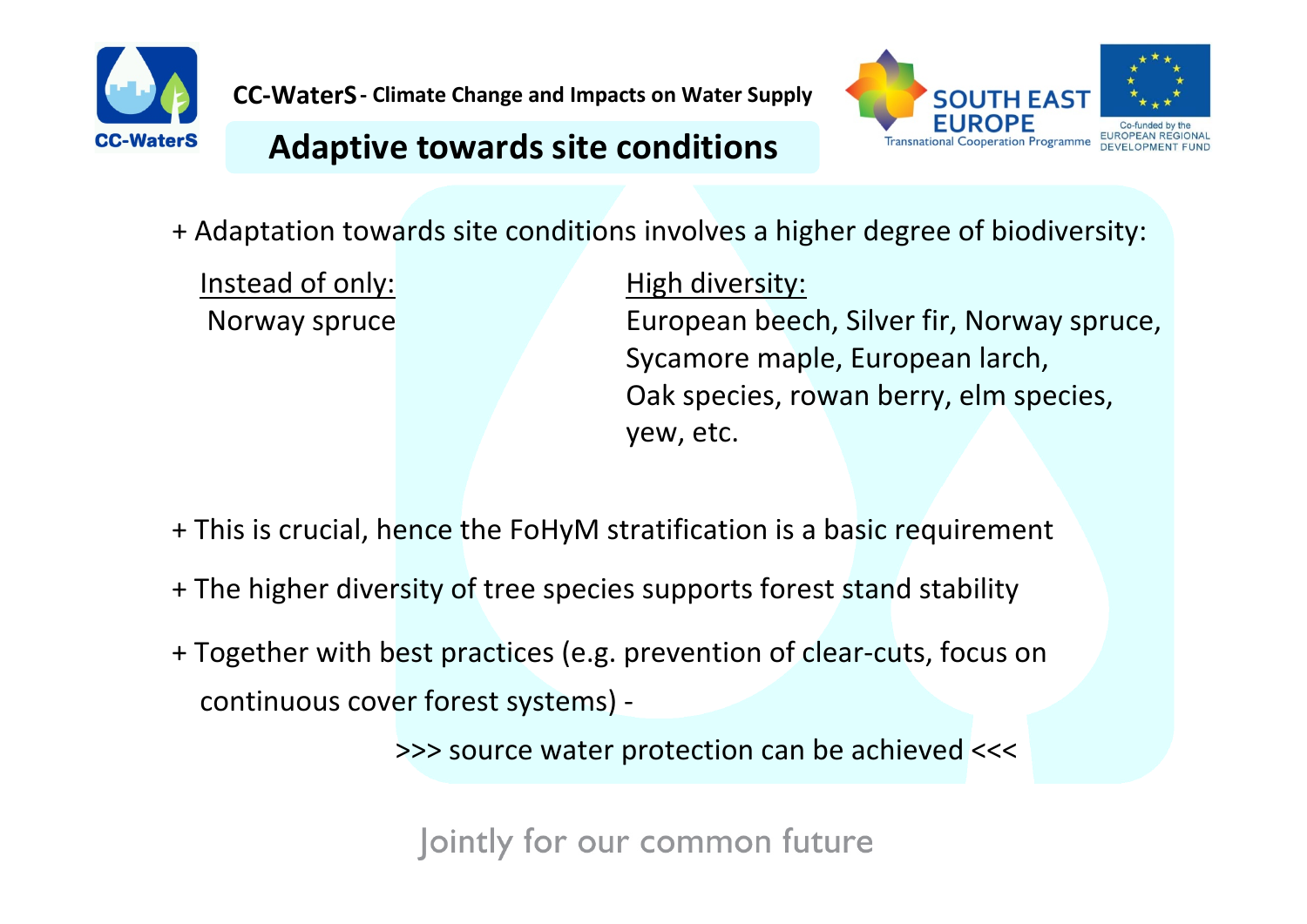



#### **TitleAdaptive towards climate change**

- + The awareness about the actual potential natural vegetation (PNV) is an excellent basis for any adaptation to climate change conditions
	- ‐ The actual PNV is the most stable type of vegetation
	- ‐ It defines a whole tree species set (actual)
	- ‐ With <sup>a</sup> given climate change signal (CC‐WaterS), the expected tree species composition can de determined (future)
	- ‐ For the whole set of forest hydrotopes, by application of the ecological behaviour of tree species
	- ‐ Each forest hydrotope (PNV) will react in <sup>a</sup> specific way to the climate change signal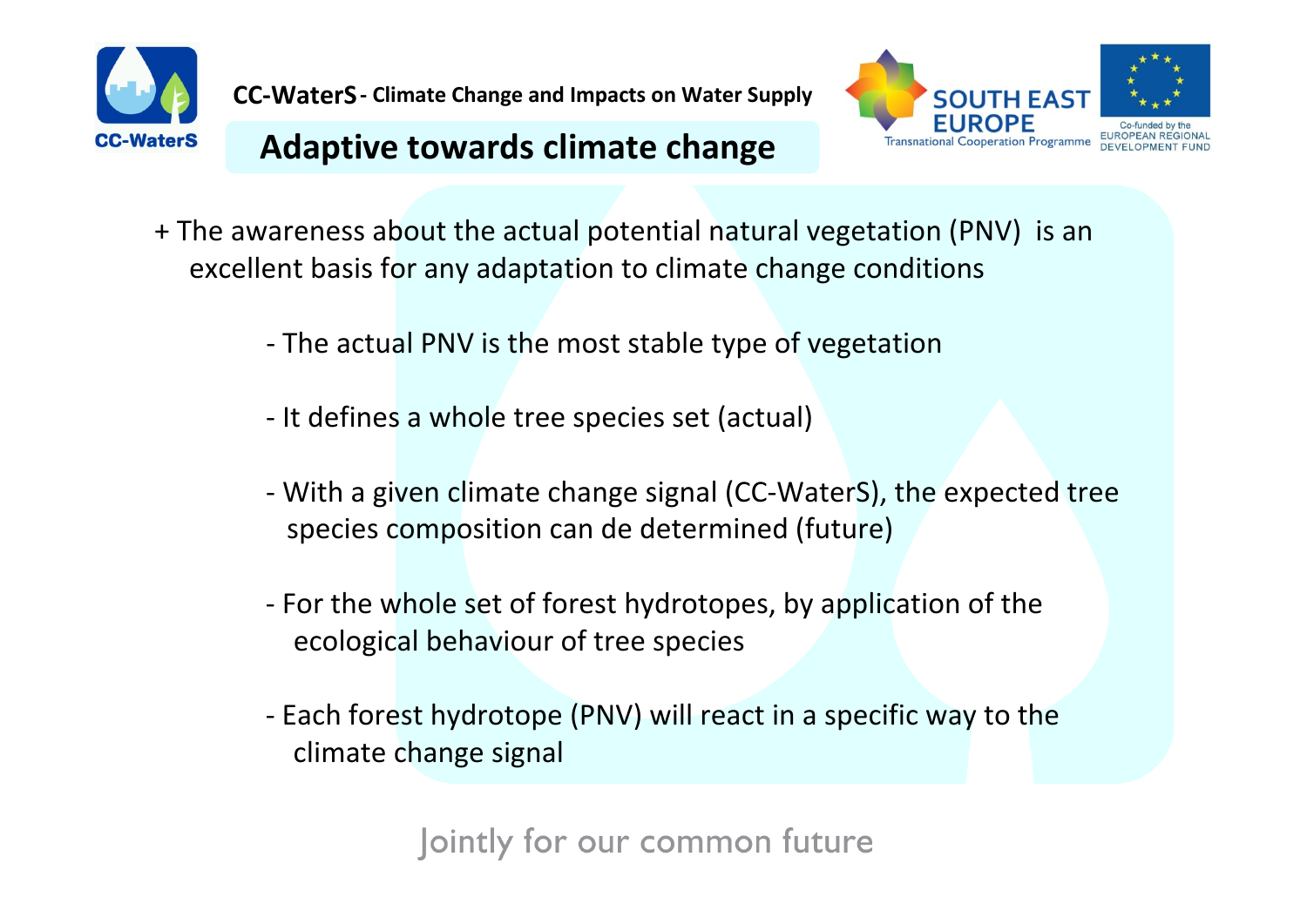



#### **Risk reduction by land use changes**

- + Adaptation to site conditions improves the forest stand stability
- + It can be fulfilled immediately & it relies on e.g. successful forest regeneration dynamics
- + Based on the stratification of the water protection zone with FoHyM, adaptive forest management plans can be elaborated
- + These also form <sup>a</sup> crucial data base for adaptation to climate change
- + All necessary changes, which are triggered by climate change conditions, can be defined in <sup>a</sup> spatial explicit way
- + The risk reduction for drinking water supply is given, if the actual stability of forest ecosystems can be improved and if they can be adapted to changed climatic conditions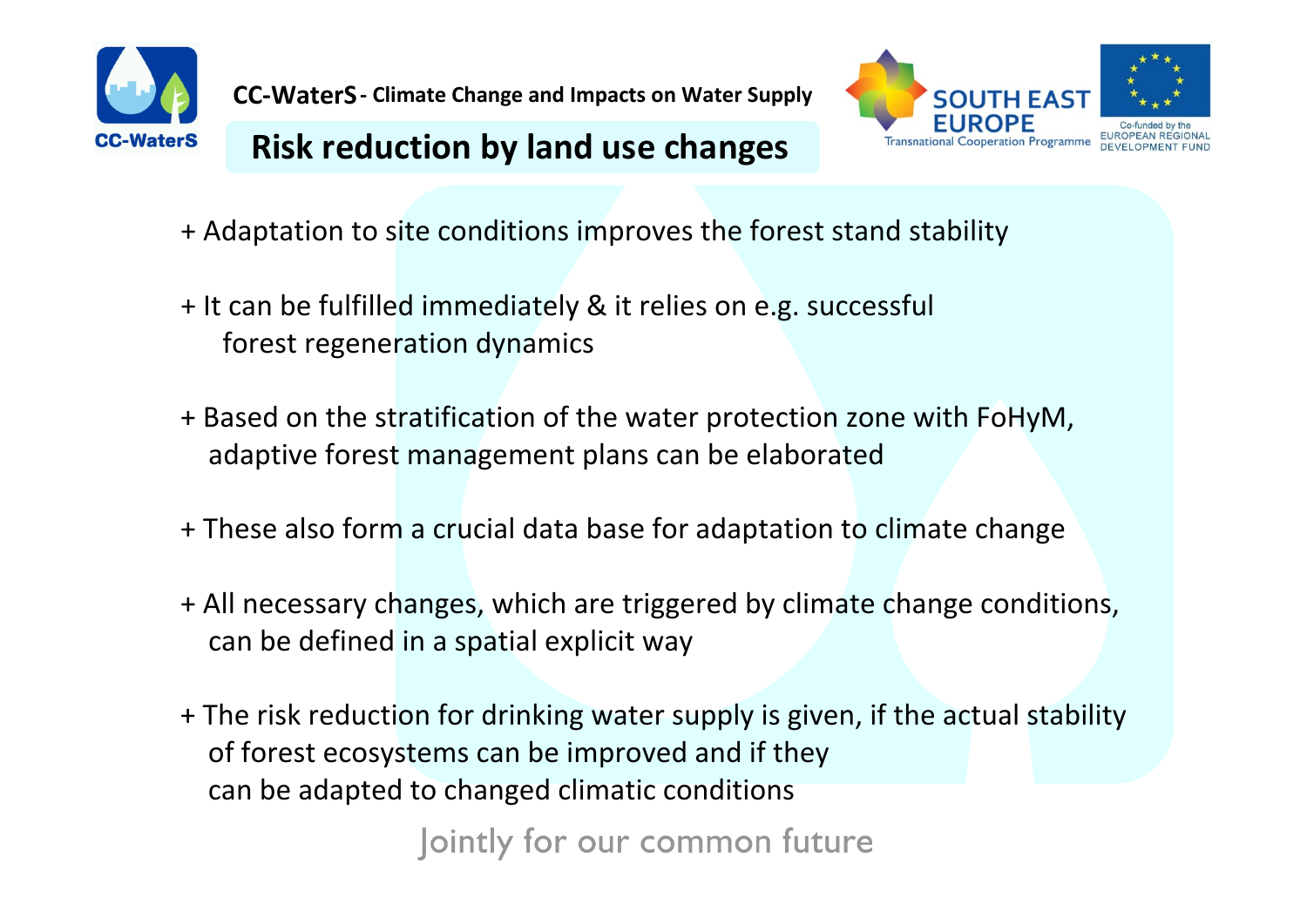

#### **SOUTH EAST EUROPE Transnational Cooperation Programme**



## **Necessary land use changes (Summary)**

- + The actual given dominance of Norway spruce will disappear (valid for the two mentioned test areas)
- + Adaptation to site conditions will enhance the proportion of deciduous tree species, above all of European beech
- + This will form an excellent basis for the adaptation of the forest stands to climate change scenario conditions
- + In future, the adaptation to climate change conditions in some cases will have to involve artificial recruitment techniques
- + The overall purpose of adaptive forest management is

**>> The improvement of the water protection functionality of forests <<**

**in order to reduce the risks for water supply**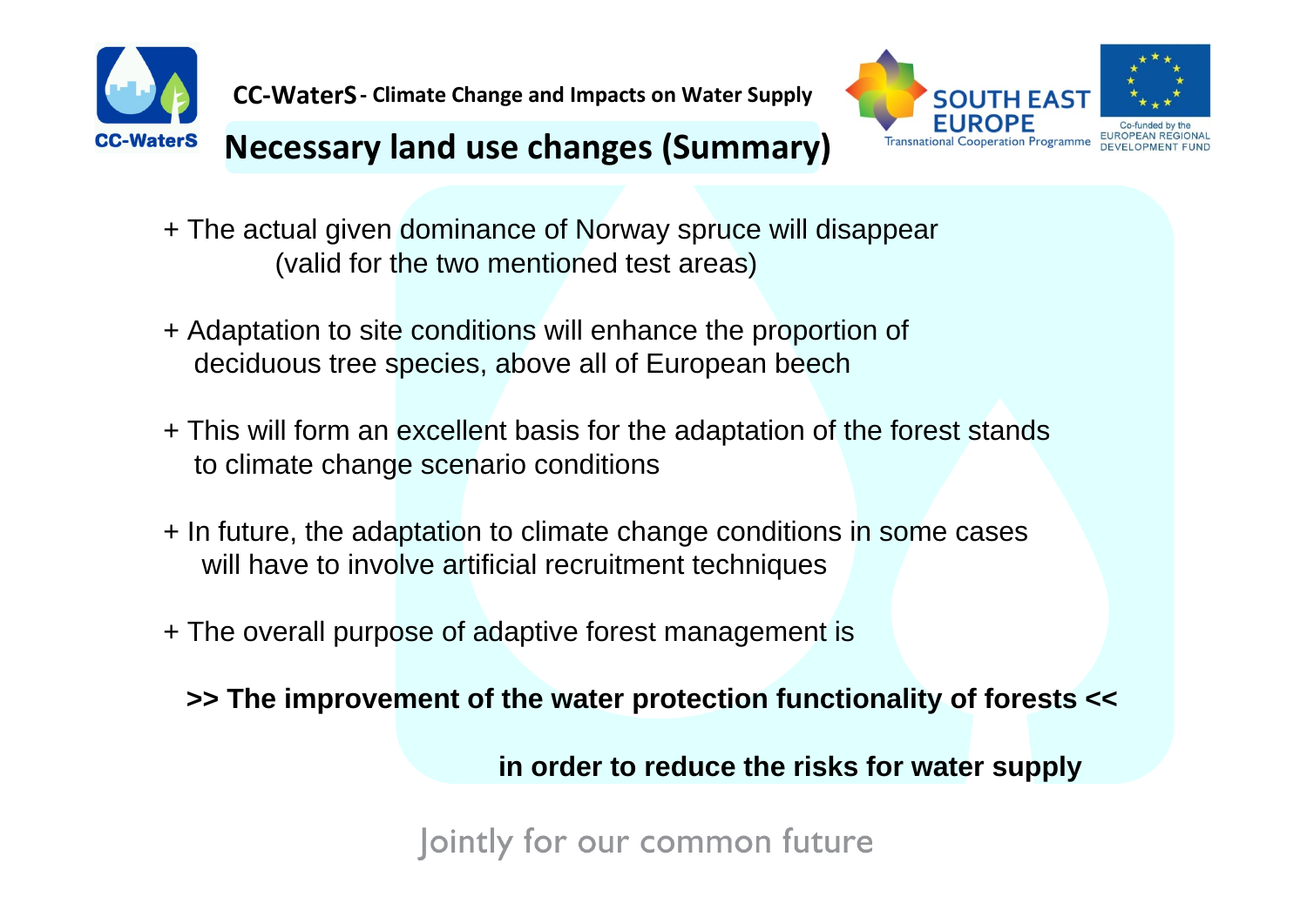



#### **Acknowledgements**





We want to express our acknowledgements to the European Union for the support of the CC‐WaterS project. Our special gratitude is communicated to the Lead Partner of the project, the City of Vienna, and within this context to Vienna Water, represented by Dr. Wolfgang Zerobin and Dr. Gerhard Kuschnig, for their unbending support of CC‐WaterS. We also want to express our gratitude to the Austrian Federal Ministry of Agriculture, Forestry, Environment and Water Management, especially to DI Gerhard Mannsberger and DI Hubert Siegel, and to the city of Waidhofen / Ybbs,

especially to Mag. Wolfgang Mair and Ing. Markus Hochleitner.